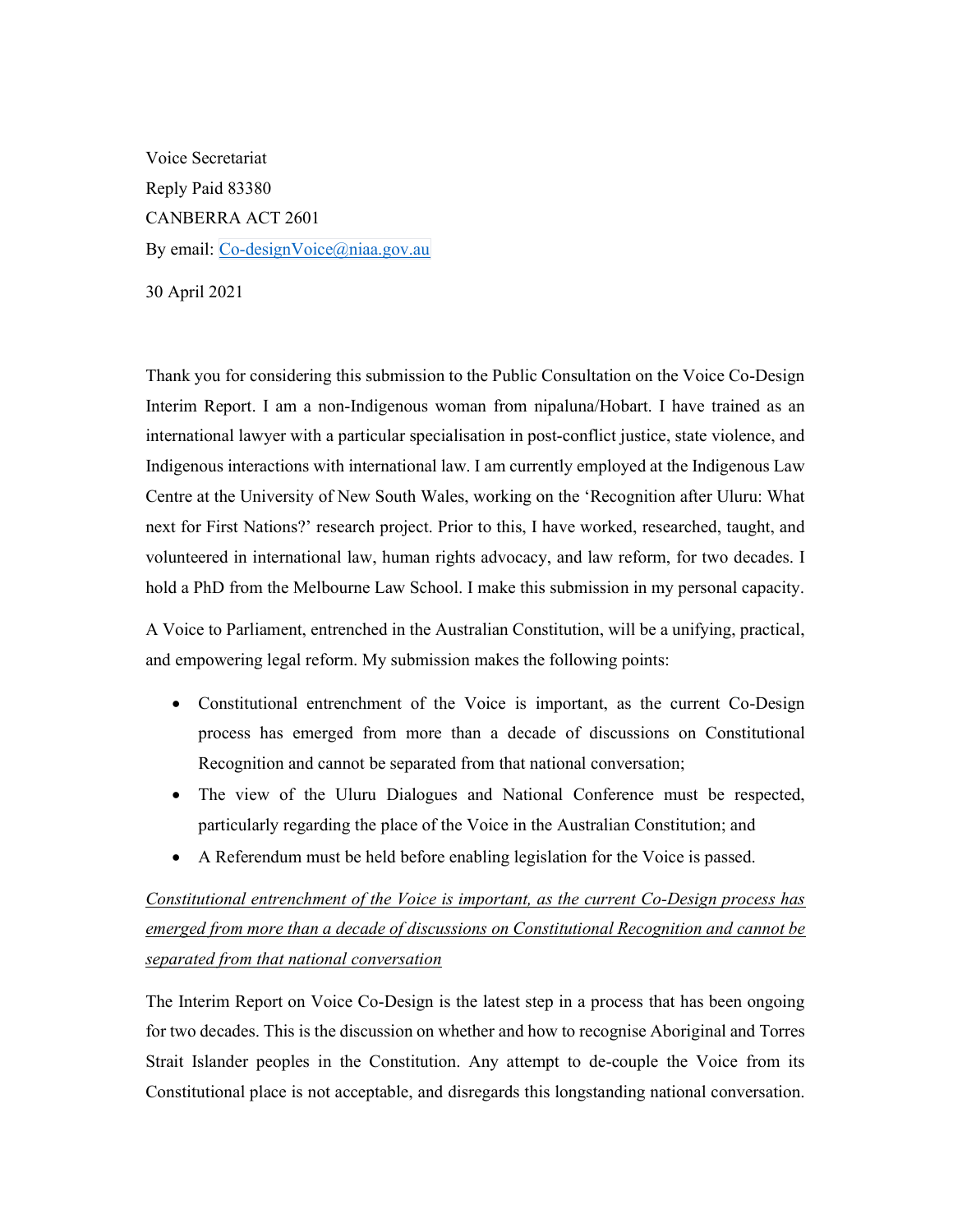To be clear: the current process of Co-Design did not emerge from nowhere. It is one step in a long journey, which has moved from symbolic Constitutional recognition to meaningful and substantive law reform.

 The national conversation has engendered a widespread sense that Australia's foundational legal and political text is flawed. The Voice is proposed as the answer to that flaw. In particular, in setting out an obligation for consultation on matters related to s. 51 (xxvi) and s. 122, as well as the Racial Discrimination Act, the Voice would provide a balance to parts of the Constitution that permit discrimination against Indigenous peoples. The Voice is a Constitutional solution to a Constitutional problem; and as such, it must be placed within and protected by the Constitution.

## The view of the Uluru Dialogues and National Conference must be respected, particularly regarding the place of the Voice in the Australian Constitution

 Any proposals on the design of the Voice must adhere to the wishes of participants at the Uluru Dialogues and National Convention. These wishes were unequivocal: the Voice must be enshrined in the Constitution.

 In 2015, when Indigenous leaders met with political leaders at Kirribilli, the previous emphasis on 'symbolic recognition' shifted to a more Indigenous-centred and substantive movement for law reform. The design and implementation of the Regional Dialogues and National Convention evidenced this move to greater Indigenous participation in what Constitutional Recognition can, and should, look like.

 The Regional Dialogues and the National Convention at Uluru engaged 1200 Indigenous people nationwide: it was the 'proportionately significant consultation process that has ever been undertaken with First Peoples'.<sup>1</sup> Participants were deliberately invited in order 'to represent people who are often politically forgotten by government and parliament<sup>2</sup> – including elders, traditional owners, representatives of communities or local organisations.<sup>3</sup> This provided 'an unprecedented insight into the wishes and needs of First Nations communities across the country'.<sup>4</sup>

<sup>&</sup>lt;sup>1</sup> Referendum Council, Final Report of the Referendum Council, 30 June 2017, 10.

<sup>&</sup>lt;sup>2</sup> Public Lawyers, 'Submission: The imperative of constitutional enshrinement: Submission to the Voice Secretariat', 20 January 2021, 2.

 $3$  See Megan Davis, 'The Long Road to Uluru', Griffith Review 60 (2018), 13-32, 41-45.

 4 Public Lawyers, 'Submission', 2.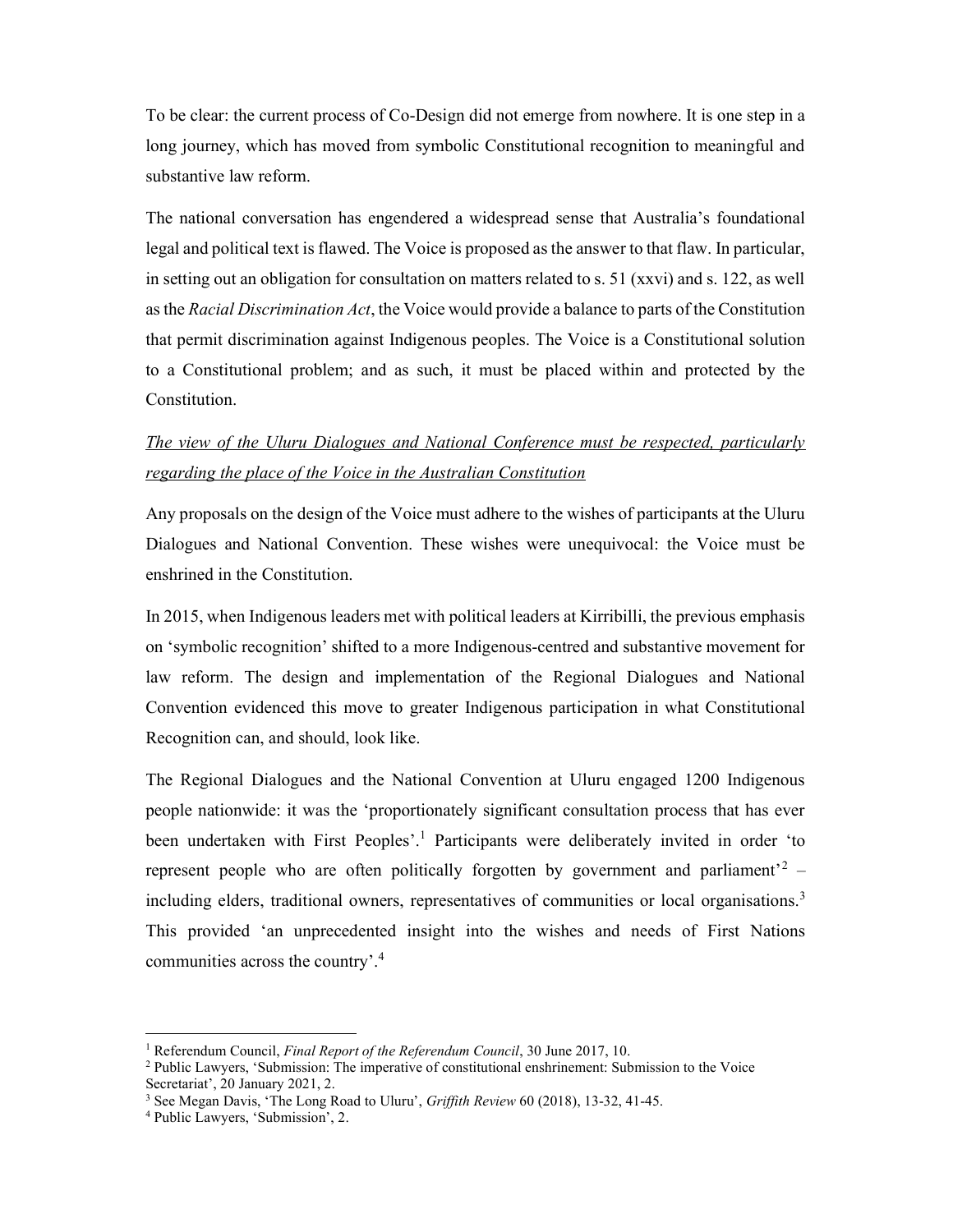The Dialogues were designed to be a deliberative, participatory and self-determined process. They were carefully constructed to avoid 'group think' and to have Indigenous participants reach their own conclusions and suggested ways forward.<sup>5</sup> This is in line with the principle of free, prior and informed consent, and the principle of participation in Indigenous political decision-making. decision-making.<br>The process that led to the Uluru Statement from the Heart – the Dialogues and Convention –

 was unprecedented in Australia; both in terms of number and type of participants, and the design of process, ensuring Indigenous authorship. For all these reasons, the Statement's call for a Constitutionally-enshrined Voice is especially strong, and should not be ignored. The proposals suggested in the Interim Report must be considered in light of the Uluru process and the Statement issued, and cannot be separated from this: any proposals must rightly be understood as coming through an overarching requirement of constitutional entrenchment, as called for at Uluru and as legitimised by a process that prioritised Indigenous participation.

## A Referendum must be held before enabling legislation for the Voice is passed

 A referendum on the Voice should be held as a matter of priority, and before legislation is passed. To legislate first would be to take the momentum out of the current push for Constitutional entrenchment, and to dismiss the voices of those at Uluru who gave the invitation for a Constitutionally-enshrined Voice. The Voice has emerged from the national conversation regarding Constitutional recognition as the only law reform option that has the collective endorsement of Aboriginal and Torres Strait Islander peoples.

 A Constitutionally-enshrined Voice enjoys significant Indigenous and non-Indigenous support.<sup>6</sup> This is true even ahead of any concerted campaign, which shows the significant potential for this support to grow to a landslide result in any referendum. Importantly, recent research demonstrates that more Australian voters support a Constitutionally-enshrined Voice than a legislated one.<sup>7</sup> The Australian public are aware of need to link the Voice with the

 $6$  See, e.g., Reconciliation Australia, 'Reconciliation Support Grows But More Needs to be Done – Latest Australian Reconciliation Barometer', 11 February 2019, available <www.reconciliation.org.au/reconciliation- support-grows-but-more-needs-to-be-done-latest-australian-reconciliation-barometer/>; F Markham and W Sanders, Support for a Constitutionally Enshrined First Nations Voice to Parliament: Evidence from Opinion Research since 2017 (Centre for Aboriginal Economic Policy Research, 2020).

 $<sup>5</sup>$  Megan Davis, 'The Long Road to Uluru'. See also Referendum Council, 10.</sup>

Research since 2017 (Centre for Aboriginal Economic Policy Research, 2020).<br><sup>7</sup> See Jacob Deem, A J Brown, and Susan Bird, 'Most Australians support First Nations Voice to parliament: survey', The Conversation, 9 April 2021.